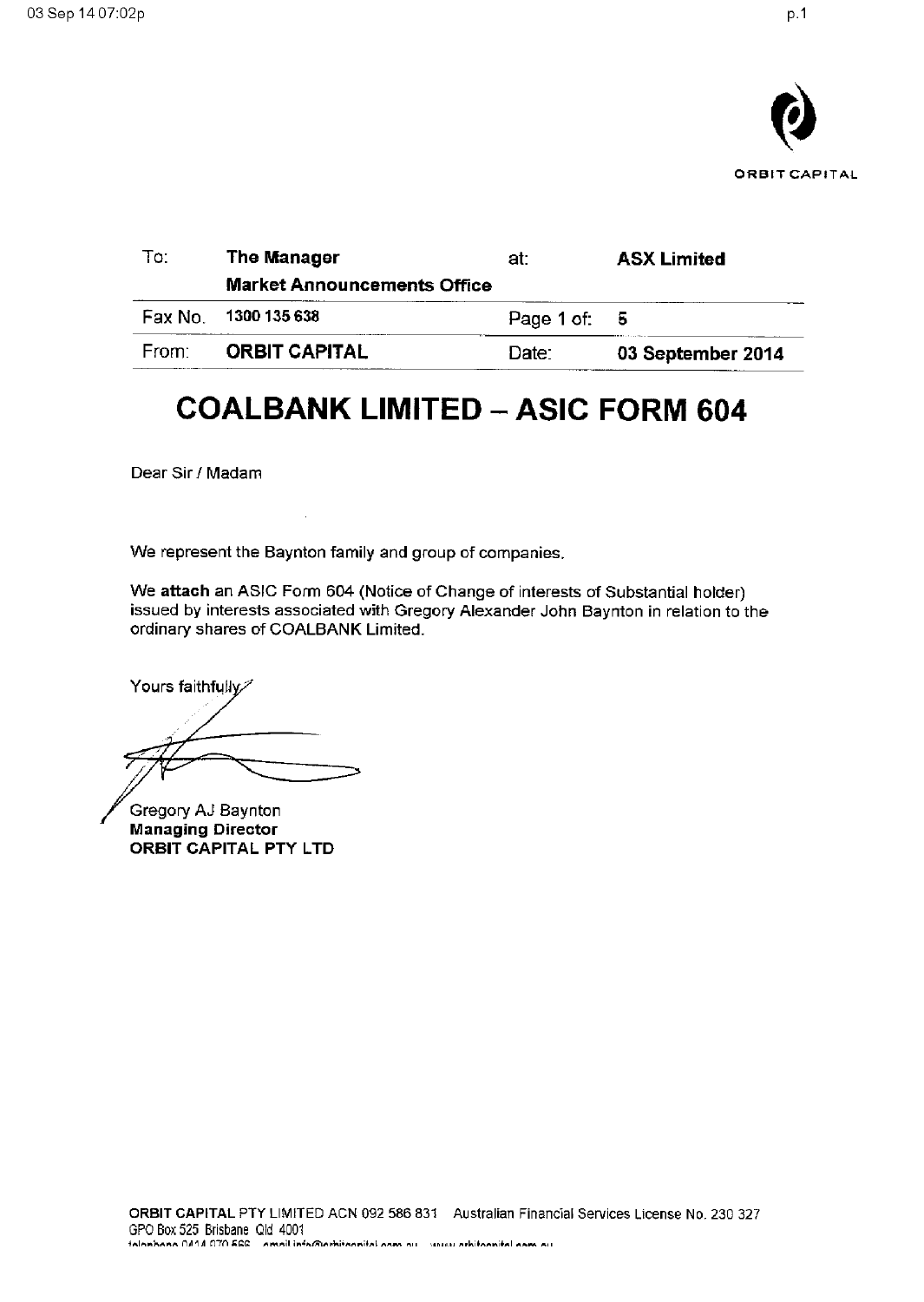| 604 | pace 1/2 | 15 July 2001 |
|-----|----------|--------------|
|     |          |              |

**Form 604** Corporations Act 2001<br>Section 671B

# Notice of change of interests of substantial holder

| To Company Name/Scheme                          | Coalbank Limited |                                |  |
|-------------------------------------------------|------------------|--------------------------------|--|
| <b>ACN/ARSN</b>                                 | 075 877 075      |                                |  |
| 1. Details of substantial holder (1)            |                  |                                |  |
| Name                                            |                  | Gregory Alexander John Baynton |  |
| ACN/ARSN (if applicable)                        |                  |                                |  |
| There was a change in the interests of the      |                  |                                |  |
| substantial holder on                           |                  | 01/09/2014                     |  |
| The previous notice was given to the company on |                  | 21/11/2013                     |  |
| The previous notice was dated                   |                  | 21/11/2013                     |  |

#### 2. Previous and present voting power

The total number of votes attached to all the voting shares in the company or voting interests in the scheme that the substantial holder or an associate (2) had a relevant interest (3) in when last required, and when now required, to give a substantial holding notice to the company or scheme, are as follows:

| Class of securities (4)      | Previous notice |                  | Present notice |                  |
|------------------------------|-----------------|------------------|----------------|------------------|
|                              | Person's votes  | Voting power (5) | Person's votes | Voting power (5) |
| Ordinary shares (fully paid) | 103.622.188     | 12.13%           | 101.584.899    | 10.34%           |
|                              |                 |                  |                |                  |

#### 3. Changes in relevant interests

Particulars of each change in, or change in the nature of, a relevant interest of the substantial holder or an associate in voting securities of the company or scheme, since the substantial holder was last required to give a substantial holding notice to the company or scheme are as follows:

| Date of<br>change     | Person whose<br>relevant<br>interest<br>changed | Nature of<br>change (6) | Consideration<br>given in relation<br>to change (7) | Class and<br>number of<br>securities<br>affected | Person's votes<br>affected |
|-----------------------|-------------------------------------------------|-------------------------|-----------------------------------------------------|--------------------------------------------------|----------------------------|
| <b>See Annexure A</b> |                                                 |                         |                                                     |                                                  |                            |
|                       |                                                 |                         |                                                     |                                                  |                            |
|                       |                                                 |                         |                                                     |                                                  |                            |

#### 4. Present relevant interests

Particulars of each relevant interest of the substantial holder in voting securities after the change are as follows:

| Holder of<br>relevant<br>interest | Registered<br>holder of<br>securities | Person entitled<br>to be registered<br>as holder (8) | Nature of<br>relevant<br>interest (6) | Class and<br>number of<br>securities | Person's votes |
|-----------------------------------|---------------------------------------|------------------------------------------------------|---------------------------------------|--------------------------------------|----------------|
| See Annexure A                    |                                       |                                                      |                                       |                                      |                |
|                                   |                                       |                                                      |                                       |                                      |                |
|                                   |                                       |                                                      |                                       |                                      |                |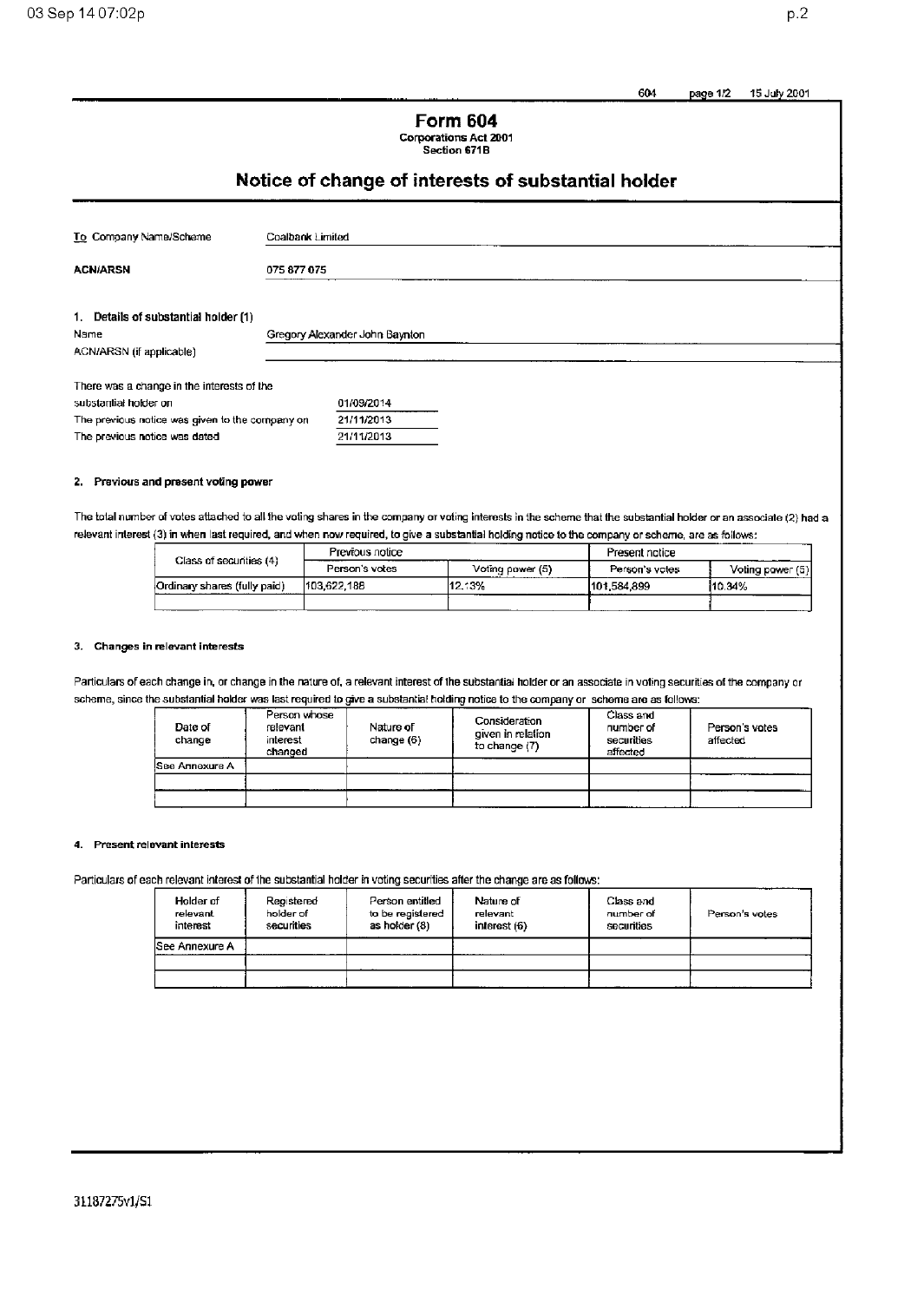#### 604 GUIDE page 1/1 13 March 2000

#### 5. Changes in association

The persons who have become associates (2) of, ceased to be associates of, or have changed the nature of their association (9) with, the substantial holder in relation to voting interests in the company or scheme are as follows:

| .<br><b>ACN/ARSN</b><br>Name<br>and<br>applicable) | ſif | -----<br>Nature of association<br>. <del>.</del> |
|----------------------------------------------------|-----|--------------------------------------------------|
| lnia                                               |     |                                                  |
|                                                    |     |                                                  |

#### 6. Addresses

The addresses of persons named in this form are as follows:

| --------<br>.<br>Name<br>a component component | Address<br>$\sim$ $\sim$ |
|------------------------------------------------|--------------------------|
| <b>See Annexure A</b><br>.                     | .<br>--<br>_             |
| ___                                            |                          |

### Signature

|           | print name Gregory Alexander John Baynton | capacity | Director |  |
|-----------|-------------------------------------------|----------|----------|--|
| sign here |                                           | date     |          |  |

#### **DIRECTIONS**

If there are a number of substantial holders with similar or related relevant interests (eg. a corporation and its related corporations, or the manager and<br>trustee of an equity trust), the names could be included in an ann  $(1)$ they may be referred to throughout the form as a specifically named group if the membership of each group, with the names and addresses of members is cleany set out in paragraph 6 of the form.

See the definition of "associate" in section 9 of the Corporations Act 2001.  $(2)$ 

- See the definition of "relevant interest" in sections 608 and 671B(7) of the Corporations Act 2001.  $(3)$
- $(4)$ The voting shares of a company constitute one class unless divided into separate classes.
- The person's votes divided by the total votes in the body corporate or scheme multiplied by 100.  $(5)$
- $(6)$ Include details of:
	- any relevant agreement or other circumstances because of which the change in relevant interest occurred. If subsection 671B(4) applies, a copy  $(a)$ of any document setting out the terms of any relevant agreement, and a statement by the person giving full and accurate details of any contract, scheme or arrangement, must accompany this form, together with a written statement certifying this contract, scheme or arrangement; and
	- any qualification of the power of a person to exercise, control the exercise of, or influence the exercise of, the voting powers or disposal of the  $(b)$ securities to which the relevant interest relates (indicating clearly the particular securities to which the qualification applies).

See the definition of "relevant agreement" in section 9 of the Corporations Act 2001.

- Details of the consideration must include any and all benefits, money and other, that any person from whom a relevant interest was acquired has, or may,<br>become entitled to receive in relation to that acquisition. Details m  $(7)$ contingency. Details must be included on any benefit paid on behalf of the substantial holder or its associate in relation to the acquisitions, even if they are not paid directly to the person from whom the relevant interest was acquired.
- if the substantial holder is unable to determine the identity of the person (eg. if the relevant interest arises because of an option) write "unknown".  $(3)$
- Give details, if appropriate, of the present association and any change in that association since the last substantial holding notice.  $(9)$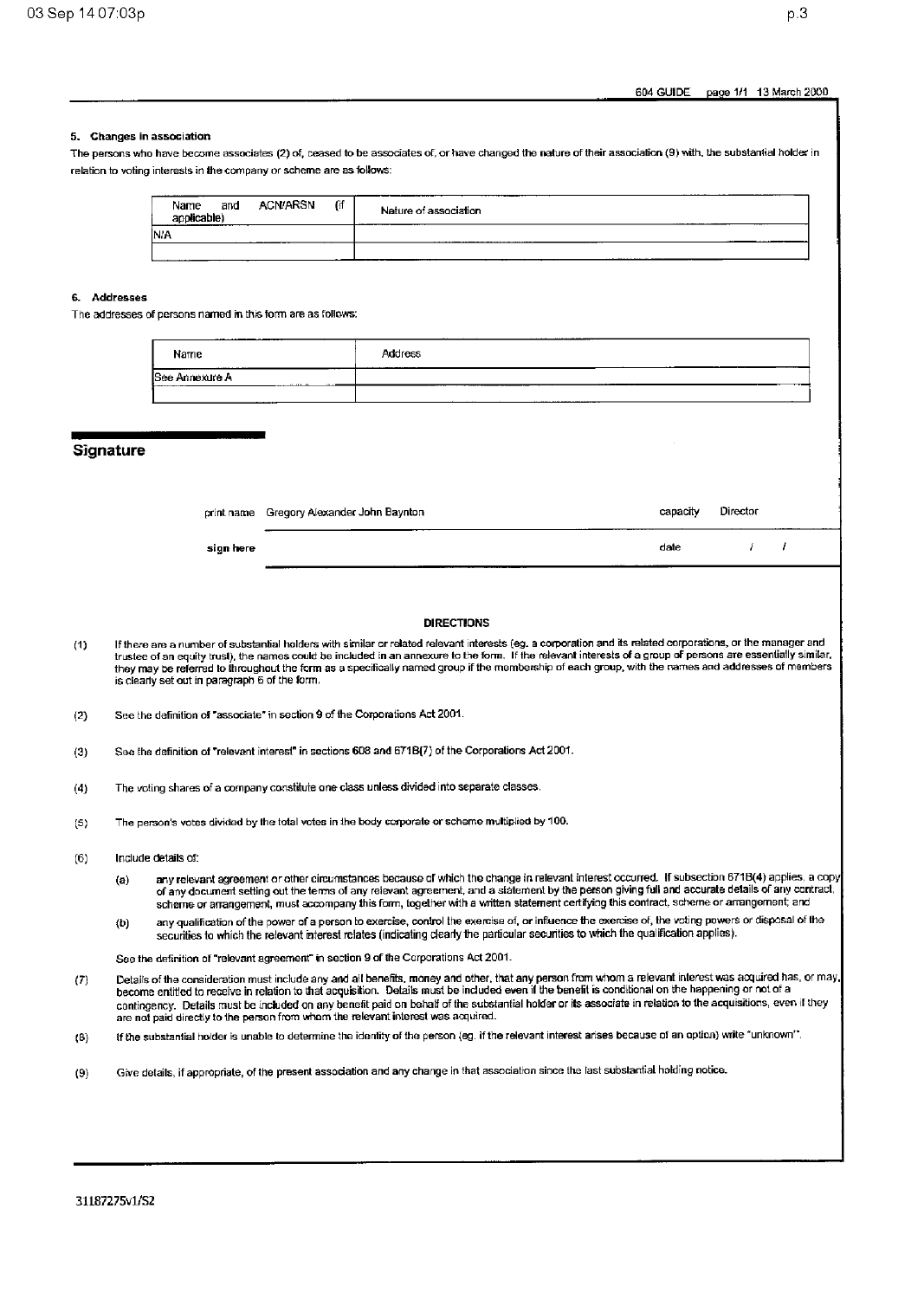# ANNEXURE "A"

This is Annexure "A" of 2 pages referred to in the Form 604 'Notice of change of interests of substantial holder' to Coalbank Limited ACN 075 877 075 (Company).

# 3. Changes in relevant interests

| Date of<br>change   | <b>Person</b><br>whose<br>relevant<br><i>interest</i><br>changed  | Nature of<br>change                                                                 | Consideration<br>qiven in<br>relation to<br>change | <b>Class and</b><br>number of<br><b>securities</b><br>affected | Person's<br>votes<br>affected |
|---------------------|-------------------------------------------------------------------|-------------------------------------------------------------------------------------|----------------------------------------------------|----------------------------------------------------------------|-------------------------------|
| 1 September<br>2014 | Gregory<br>Alexander<br>John Baynton<br>(Greg<br><b>Baynton</b> ) | Reduction in<br>voting power<br>following<br>share<br>placement of<br>Company       | Nil                                                | Nil                                                            | Nil                           |
| 3 September<br>2014 | Orbit Capital<br>Pty Ltd ACN<br>092 586 831<br>(Orbit)            | Reduction in<br>voting power<br>following<br>disposal of<br>shares on the<br>market | \$22,872.89                                        | $-2,037,289$                                                   | $-2,037,289$                  |

# 4. Present relevant interests

| <b>Holder of</b><br>relevant<br>interest | <b>Registered</b><br>holder of<br>securities                           | Person<br>entitled to<br>be.<br>registered as<br>holder | <b>Nature of</b><br>relevant<br>interest | Class and<br>number of<br><b>securities</b> | Person's<br>votes |
|------------------------------------------|------------------------------------------------------------------------|---------------------------------------------------------|------------------------------------------|---------------------------------------------|-------------------|
| Greg Baynton                             | Greg Baynton                                                           | Greg Baynton                                            | Legal and<br>beneficial<br>awner         | 500,000<br>ordinary<br>shares               | 500,000           |
| Greg Baynton                             | Orbit                                                                  | Orbit                                                   | Legal holder of<br>shares                | 2,602,867                                   | 565,578           |
| Greg Baynton                             | Allegro Capital<br>Nominees Pty<br>Ltd ACN 079<br>844 107<br>(Allegro) | Allegro                                                 | Legal holder of<br><b>shares</b>         | 100,499,321<br>ordinary<br>shares           | 100,499,321       |

# 6. Addresses

| <b>Name</b>                                         | <b>Address</b>                        |
|-----------------------------------------------------|---------------------------------------|
| Allegro Capital Nominees Pty Ltd ACN 079 844<br>107 | 33 Lynell Street, Hamilton, QLD, 4007 |
| Orbit Capital Pty Ltd ACN 092 586 831               | 33 Lynell Street, Hamilton, QLD, 4007 |
| Grea Baynton                                        | 33 Lynell Street, Hamilton, QLD, 4007 |